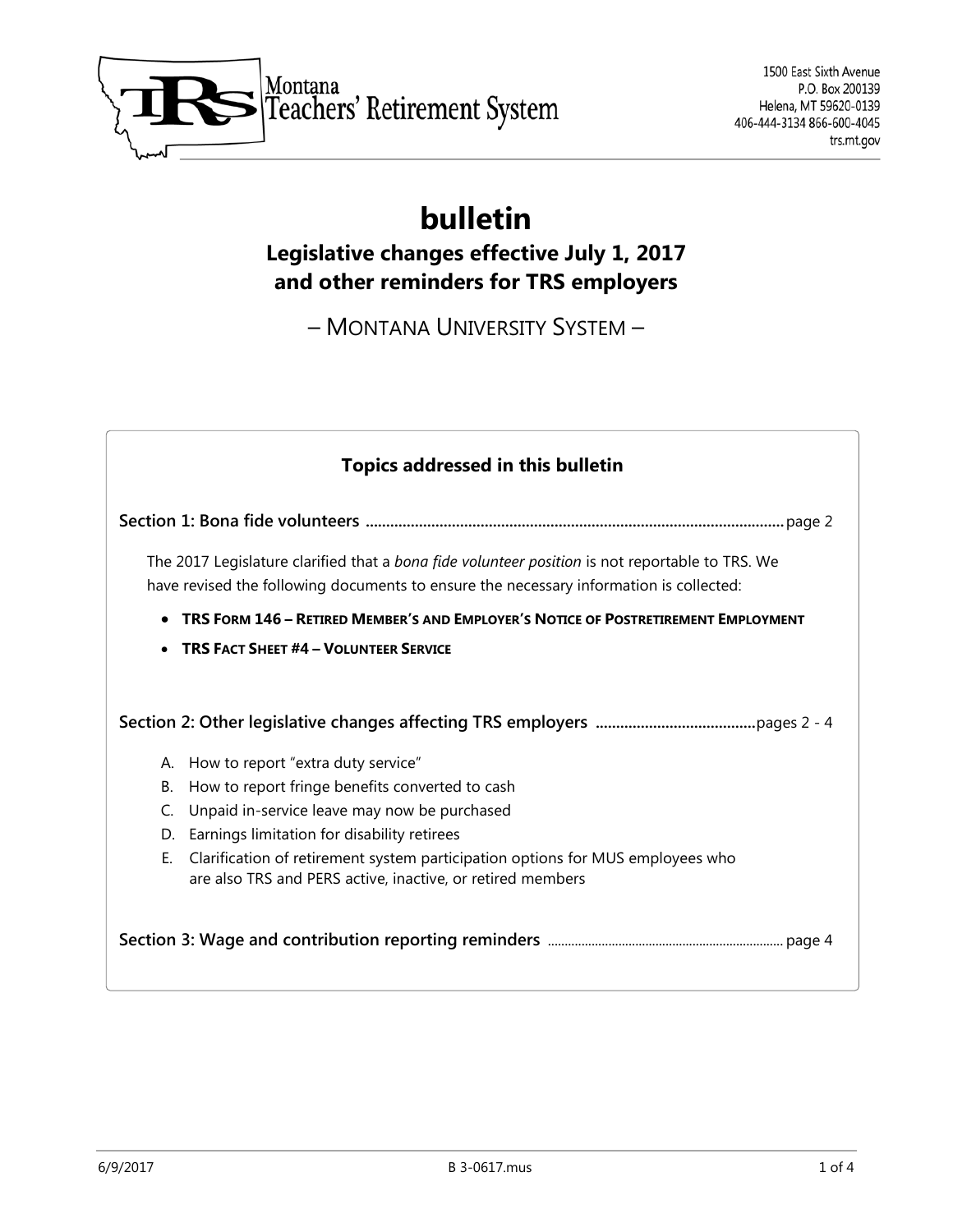

#### **Section 1.** *Bona Fide Volunteer Position* **– and associated procedural changes**

Senate Bill 121 amended §19-20-302, MCA, which defines TRS active membership. The definition now clarifies that any person in a *bona fide volunteer position* is not an active member of TRS. To protect the retirement system, the law also provides some restrictions.

What does this mean for TRS employers? It means that a TRS retiree may serve in a volunteer capacity without a 150 calendar day break in service, as long as the position fully meets the "bona fide volunteer position" definition. **Please note:**

- TRS has revised **FORM 146 RETIRED MEMBER'S AND EMPLOYER'S NOTICE OF POSTRETIREMENT EMPLOYMENT.** The form requires the employer to certify compliance with the new provisions, which are explained in the recently revised **TRS FACT SHEET 4 VOLUNTEER SERVICE.**
	- o Old versions of Form 146 will no longer be accepted. Please discard any blank copies of earlier versions you might have on hand.
- The revised form and fact sheet are provided on the TRS website. Use the revised form for any position filled on or after July 1, 2017 by a retired TRS member.

## **Section 2. Other legislative changes affecting TRS employers**

- **A. Extra duty service.** House Bill 67 amended 19-20-401, MCA to clarify how creditable service and earned compensation credit is calculated and awarded for extra duty service. This affects how TRS employers report earnings for part-time employees who are already TRS members or for non-members who might work enough hours for TRS membership.
	- o If an active TRS member is paid hourly, simply report to TRS the actual hours worked and the actual salary paid.
	- o If an active TRS member is paid a single fee or stipend, report the actual stipend amount. TRS staff will convert the stipend amount to days of creditable service based on the daily rate of pay for an entry-level teacher for your specific school district.

*Stipend amount ÷ daily rate of pay = days of service credit*

- o For a non-TRS member: Use the above formula to help you determine whether the employee will meet the 210-hour or 30-day requirement for active membership in TRS.
- **B. Fringe benefits.** House Bill 67 amended 19-20-805, MCA to eliminate fringe benefits converted to cash as an exception to earned compensation. Previously, fringe benefits converted to cash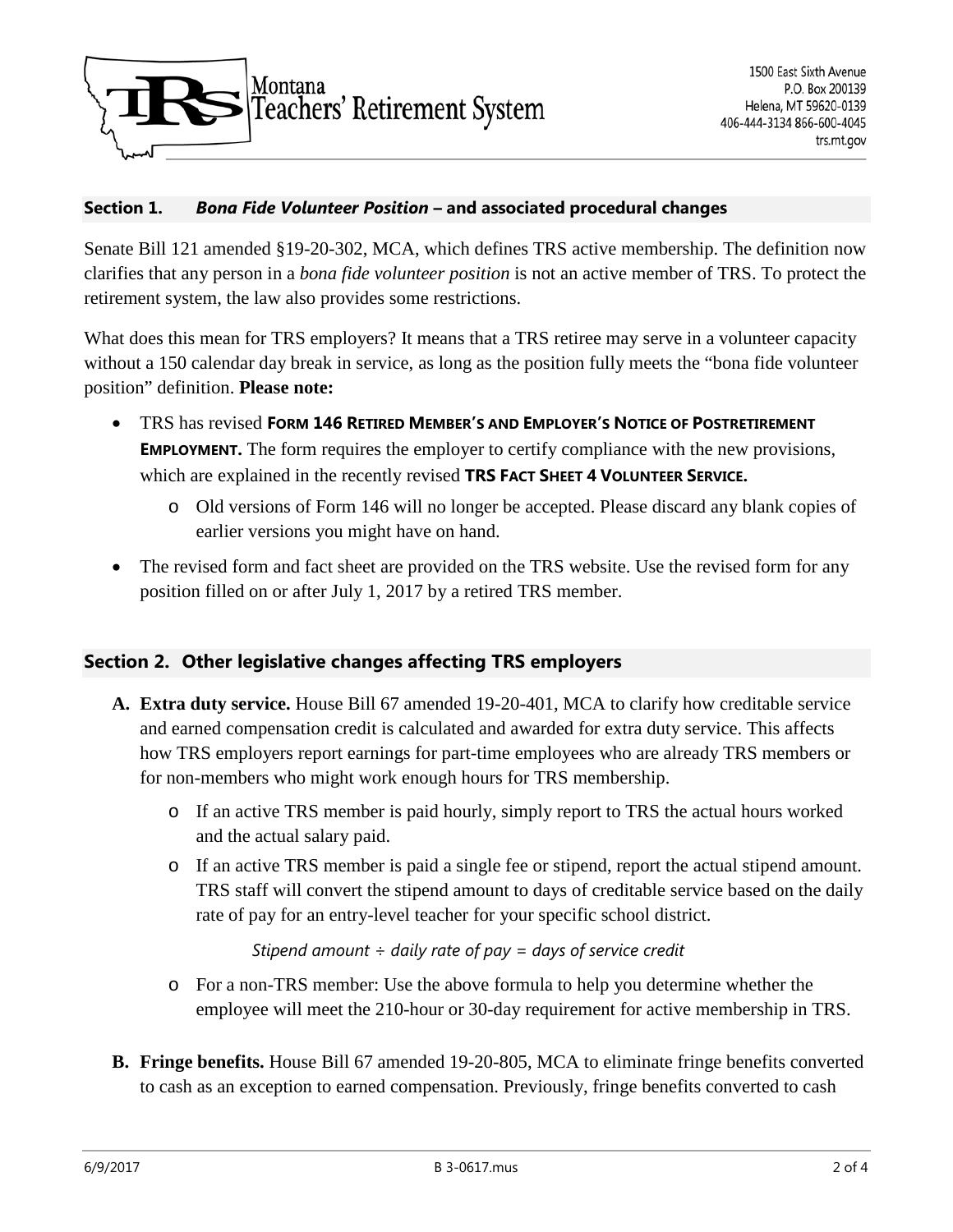

were not included in the calculation of the member's Average Final Compensation (AFC) unless the employer had reported this compensation for five or more consecutive years.

- o Now, employers should simply report fringe benefits converted to cash as earned compensation.
- o The existing rule that imposes a 110% cap on earnings will apply. All reported compensation above the 110% cap on earnings will be included as termination pay Option 2 in the calculation of retirement benefits.
- o This provision does not apply to cash paid *in lieu of* a benefit, such as offering employees an option between health insurance or a cash amount.
- **C. In-Service Leave.** House Bill 67 amended 19-20-403, MCA to state that TRS members may purchase service and compensation credit for "in-service leave," such as maternity leave, sabbatical leave, or other employer-approved leaves of absence in which the member remains employed or job-attached.
	- o This is informational only for TRS employers. At this time, no forms or procedures have changed; however, changes may be made in the future if deemed necessary.
- **D. Disability retirees who work in TRS-reportable positions.** TRS members approved for disability retirement sometimes can manage employment in a less strenuous job capacity. Previously, these disability retirees were unable to accept full-time employment without reduction or suspension of their TRS benefit and return to active membership.
	- o House Bill 67 amended 19-20-905, MCA to state that, as of July 1, 2017, exceeding the earnings limit causes reduction or suspension of a disability retiree's monthly benefit, the same as for other working retirees. The disability retiree's FTE status is not considered.
	- o Other established requirements for disability retirees, such as periodic medical certification of disability, are unchanged.
	- o No changes to employer wage and contribution reporting procedures are needed.
- **E. Revise University System Retirement Plan Participation Requirements.** 19-20-204, MCA is amended to clarify the retirement system options available to an individual who is hired by the Montana University System or the Office of the Commissioner of Higher Education and who is also an active, inactive, or retired member of *both* TRS and PERS at the time of hire.
	- o Beginning July 1, 2017, if such an individual is not required under applicable law to continue to participate in TRS or PERS, that individual may elect participation between the Montana University System Retirement Plan and either TRS *or* PERS, based on the